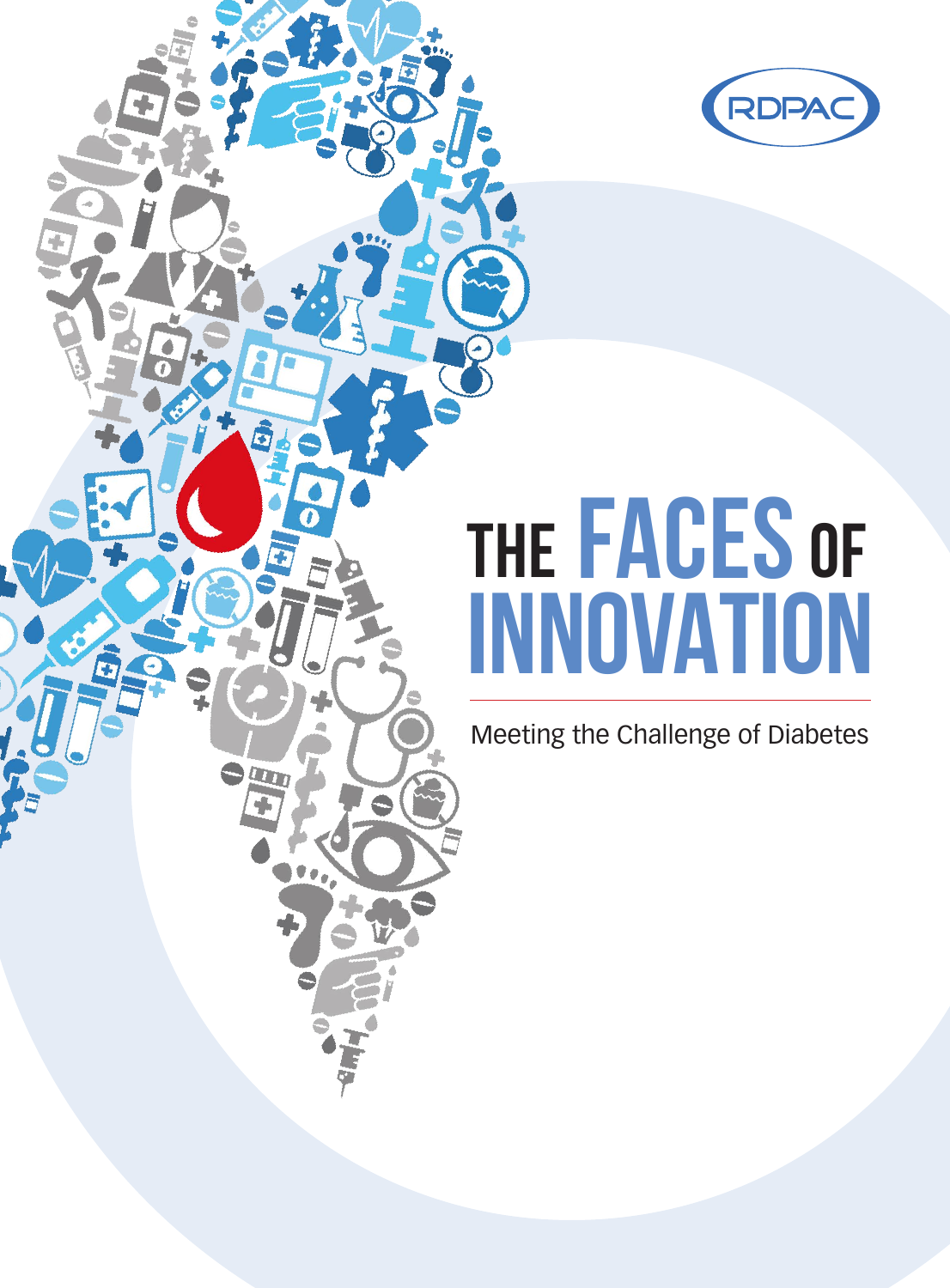# **Contents**

| <b>Introduction</b>                               |               |
|---------------------------------------------------|---------------|
| Non-Communicable Disease<br>and Diabetes in China | $\mathcal{P}$ |
| <b>Economic Burden of Diabetes</b>                | Ы             |
| Diabetes Medicines in the Pipeline                | 6             |
| <b>Global Actions and Recommendations</b>         |               |

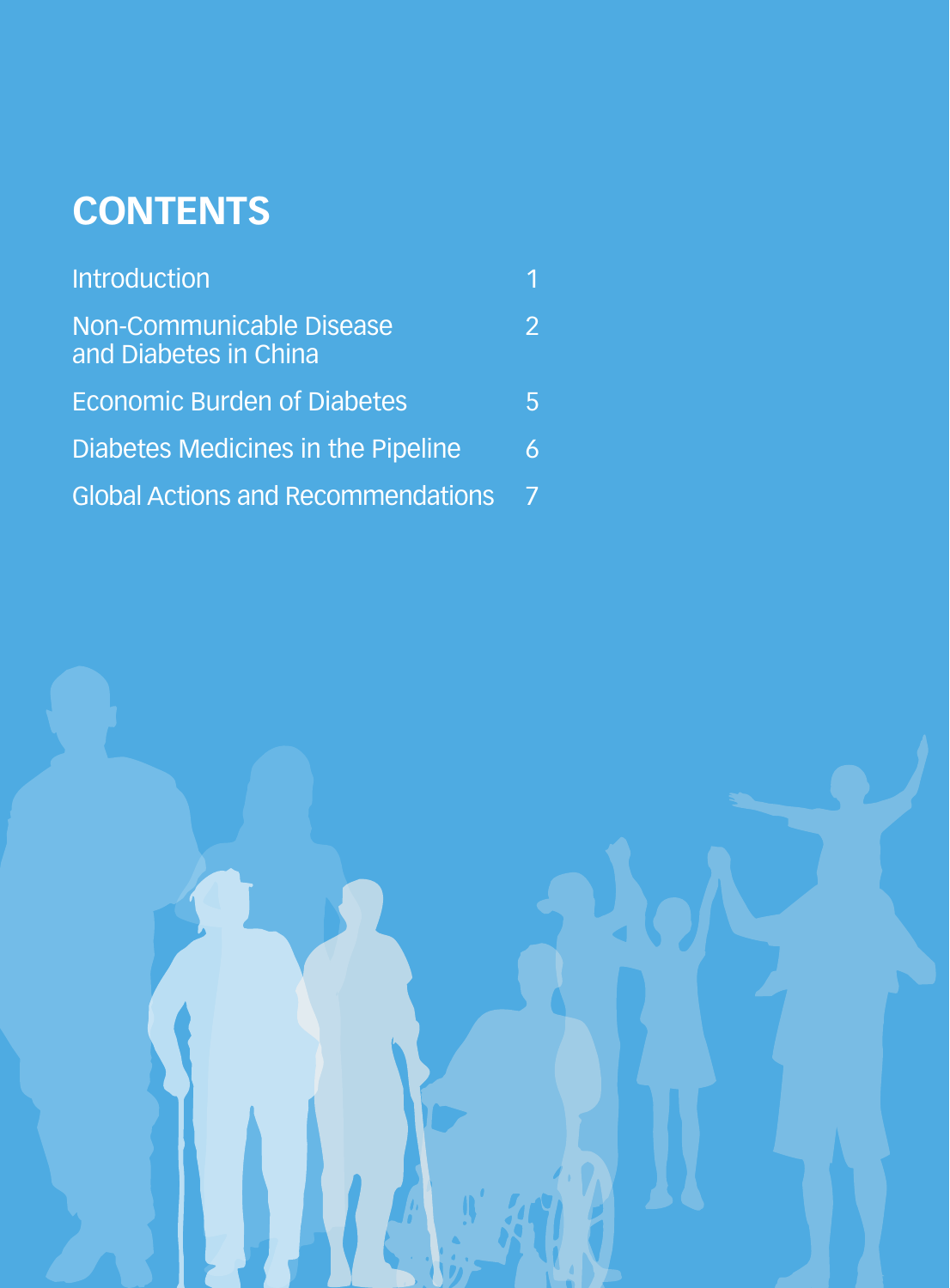# **Introduction**

Diabetes is an incurable disease. Once diagnosed, however, the disease can be managed – especially if detected early – and consequences like heart disease, kidney failure, and blindness can be avoided.

Currently, the global prevalence of diabetes is  $8.8\%$ <sup>1</sup>. According to 2015 IDF estimates, China's rate of diabetes is  $10.6\%$ <sup>1</sup>, with 110 million people living with the disease.

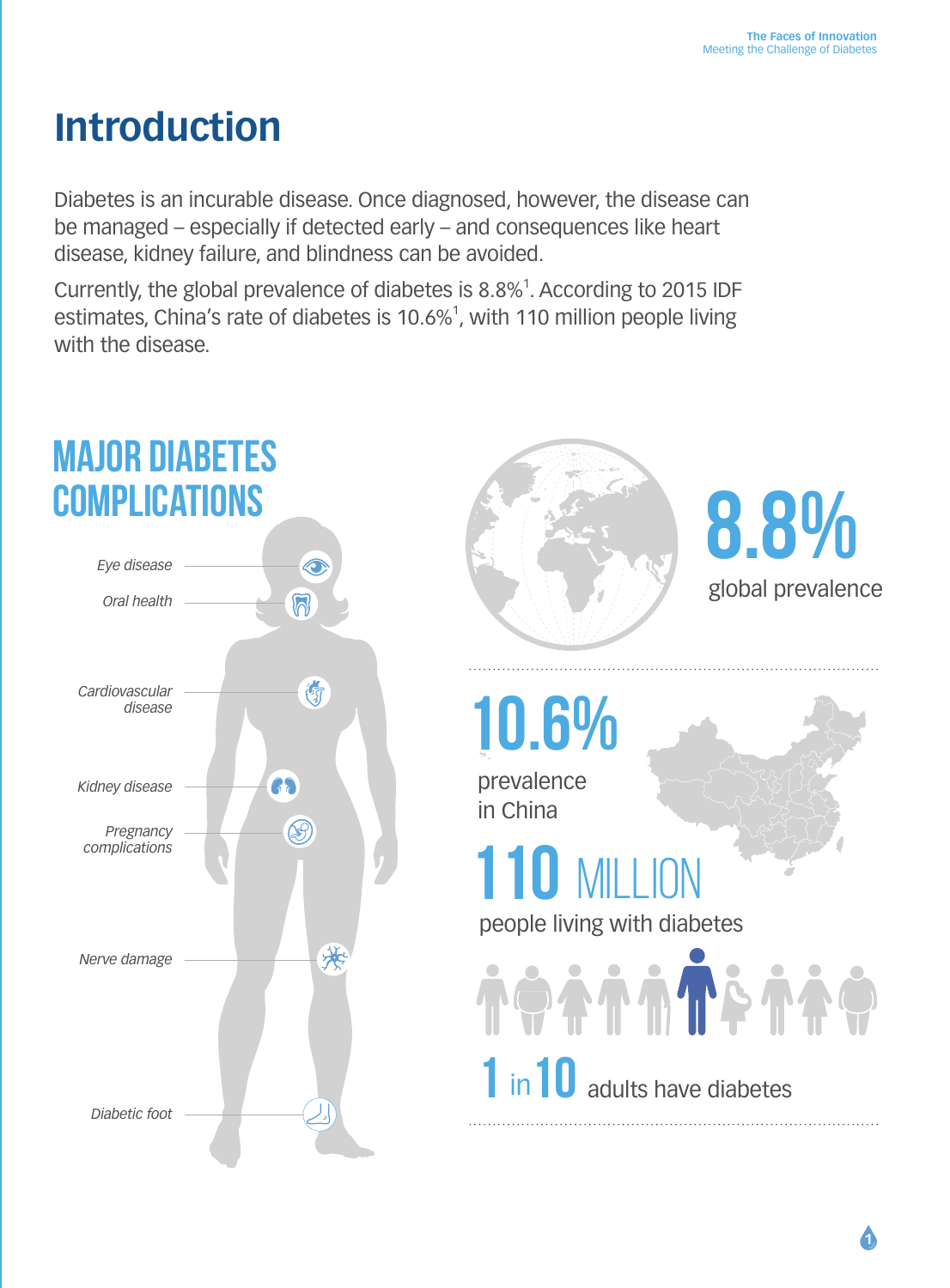

## **Non-Communicable Disease and Diabetes in China**

## **Aging population in China**

According to the research<sup>2</sup>, by 2050 more than 26% of the Chinese population will be 65 years of age or above, a large increase from 2015, when only 10% of the population was made up of the elderly. The prevention and control of Non-Communicable Diseases (NCDs) presents a challenge for China. Current healthcare resources for elders with NCDs in China may be insufficient to cover the emerging aging population. Indeed, evidents from the fact that in 2008 $^3$ , there were around 35% of patients with NCDs from rural areas did not receive necessary health-care services from hospitals. Urgent action is needed for the government to develop associated policies to encourage research and prevention of NCDs.



## **NCDs and Diabetes in China**

More than 260 million<sup>5</sup> people in China suffer from NCDs, 80% of whom are over 60 years old. Expenditures related to NCDs account for 70% of total health-care expenditures<sup>5</sup>. Diabetes is one of the three most prevalent NCDs in China, with a mortality rate of more than 1 million annually.<sup>1</sup>

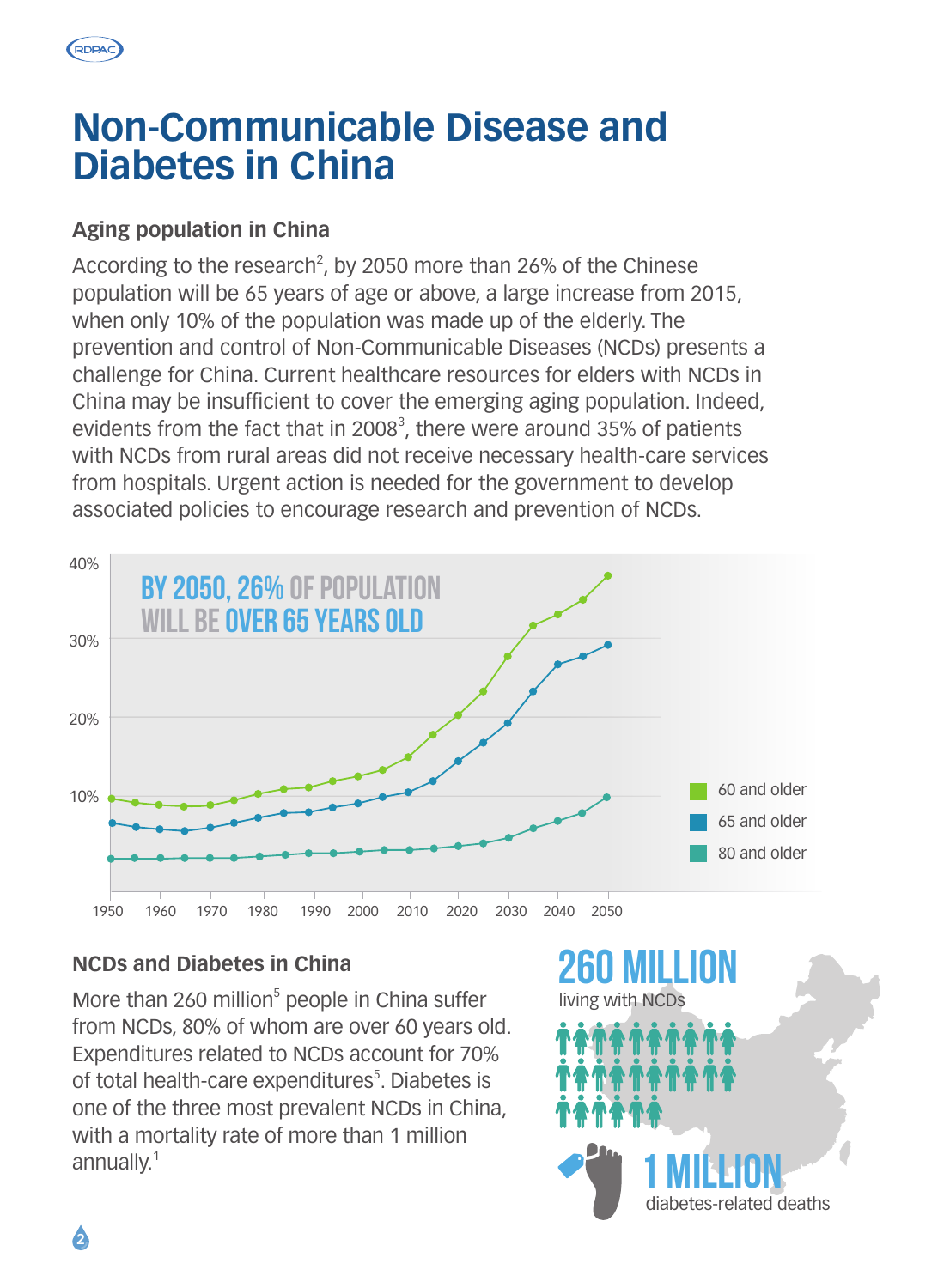#### **China's NCDs Prevention and Control**

 In light of the current situation, China has drafted an NCD prevention and treatment plan for 2016-2025. The plan will be released in 2016 with a focus on prioritized NCDs, and will include a pilot program for the elderly and young people, as well as an NCD intervention program for public health. Mid-term prevention and treatment of diabetes is one area specifically targeted by the plan.

According to the IDF report<sup>1</sup>, China has the world's largest number of diabetes patients, and predictions for 2040 suggest it will remain the number one country struggling with diabetes and its complications.



## **Projected Change in Countries with Large Diabetic Population (20-79 years), 2015 and 2040**

There are significant gaps in diabetes treatment in China. According to the CDC 2013 Report on Chronic Disease Risk Factor Surveillance in China<sup>4</sup>, only 38.6% of patients are diagnosed, with a treatment rate of 35.6%. Among the patients receiving treatment, only 36.3% are properly controlling their blood glucose levels. In other words, 12.9% of patients are receiving appropriate treatment. The urgent need for early diagnosis and effective treatment will drive innovation and improvements in accessibility.

Compared with countries like the United States $6$ , and Japan $1, 7, 13, 14$ , China $4$ lags behind on rates of diagnosis and treatment. The lower the rate of proper diagnosis and treatment, the greater the burden placed on health care expenditures.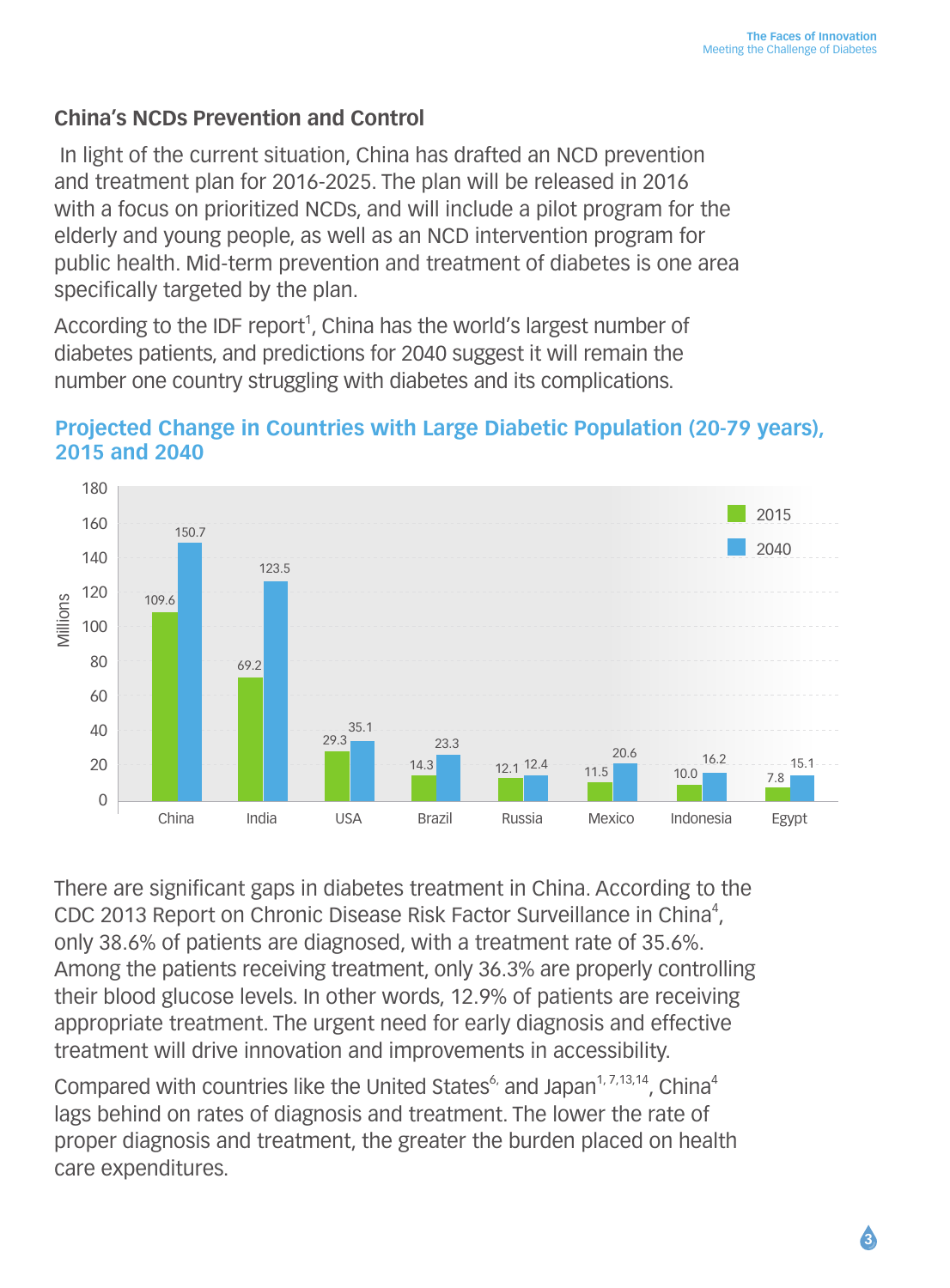

## **The Challenge of Diabetes**



#### **Accessibility to Diabetes Treatments**

A report<sup>8</sup> done by Boston Healthcare indicated that China has clinical guidelines for diabetes treatment similar to international standards, which is an important disease management tool for ensuring appropriate interventions across the continuum of diabetes care. However, guidelines may not be consistently followed, either due to a lack of physician education or availability of certain therapies.

In particular, while many diabetes therapies are available to Chinese patients, restrictions exist which limit access to these medicines and many newer medicines are not reimbursed at all. Reduced access to diabetes therapies can result in long-term increases in morbidity and mortality, and can significantly impact the utilization of health resources for patients, families and the government.

For example, Type 2 diabetes is a progressive disease which means that medications initially effective at controlling the patient's blood glucose may lose efficacy over time. When this occurs, access to additional therapies is critical to maintaining diabetes control.

As the prevalence of diabetes increases in China, so too will the number of patients that have diabetes-related complications or co-morbidities. Without access to medications to maintain control over diabetes. patients are likely to suffer from further progression of the disease and complications.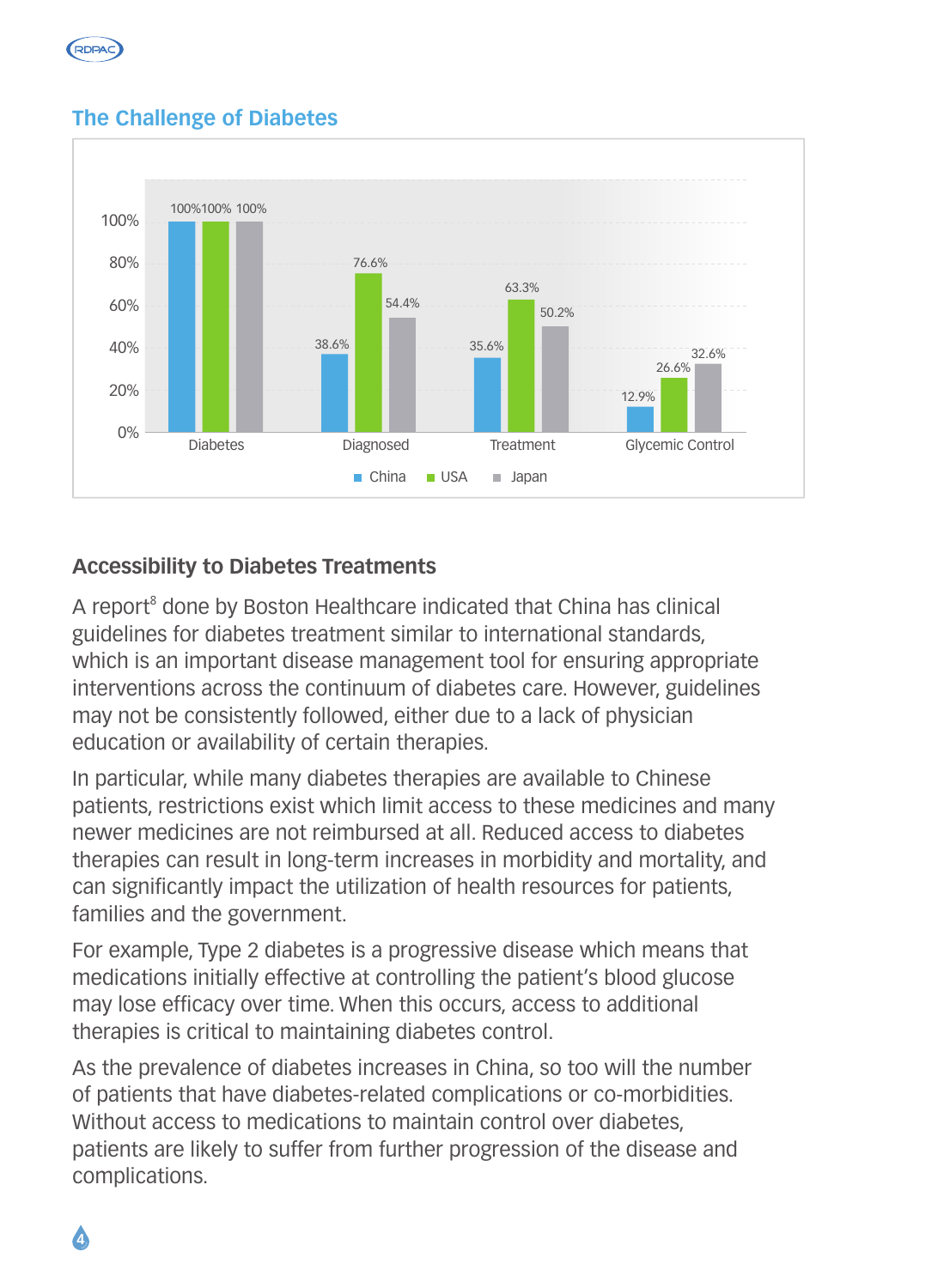# **Economic Burden of Diabetes**

A survey<sup>9</sup> conducted in one Chinese province showed that, over 84.6% of diabetes-related health expenditures are the costs of treatment for serious complications, including in-hospital and surgery expenses.

Another survey<sup>10</sup> showed that the fewer complications experienced by diabetes patients, the fewer costs they will incur.



Innovative medications have helped to reduce length of hospitalization and chances for serious complications. According to IDF estimates<sup>1</sup>, diabetesrelated health expenditures in China will reach 72 billion USD by 2040 increasing from 51 billion USD in 2015, but a Health Affairs report<sup>12</sup> notes that improved adherence to diabetes medications could also result in 8.3 billion USD of potential annual savings.

#### **The Impact of Innovative Drugs Can Create Significant Savings**

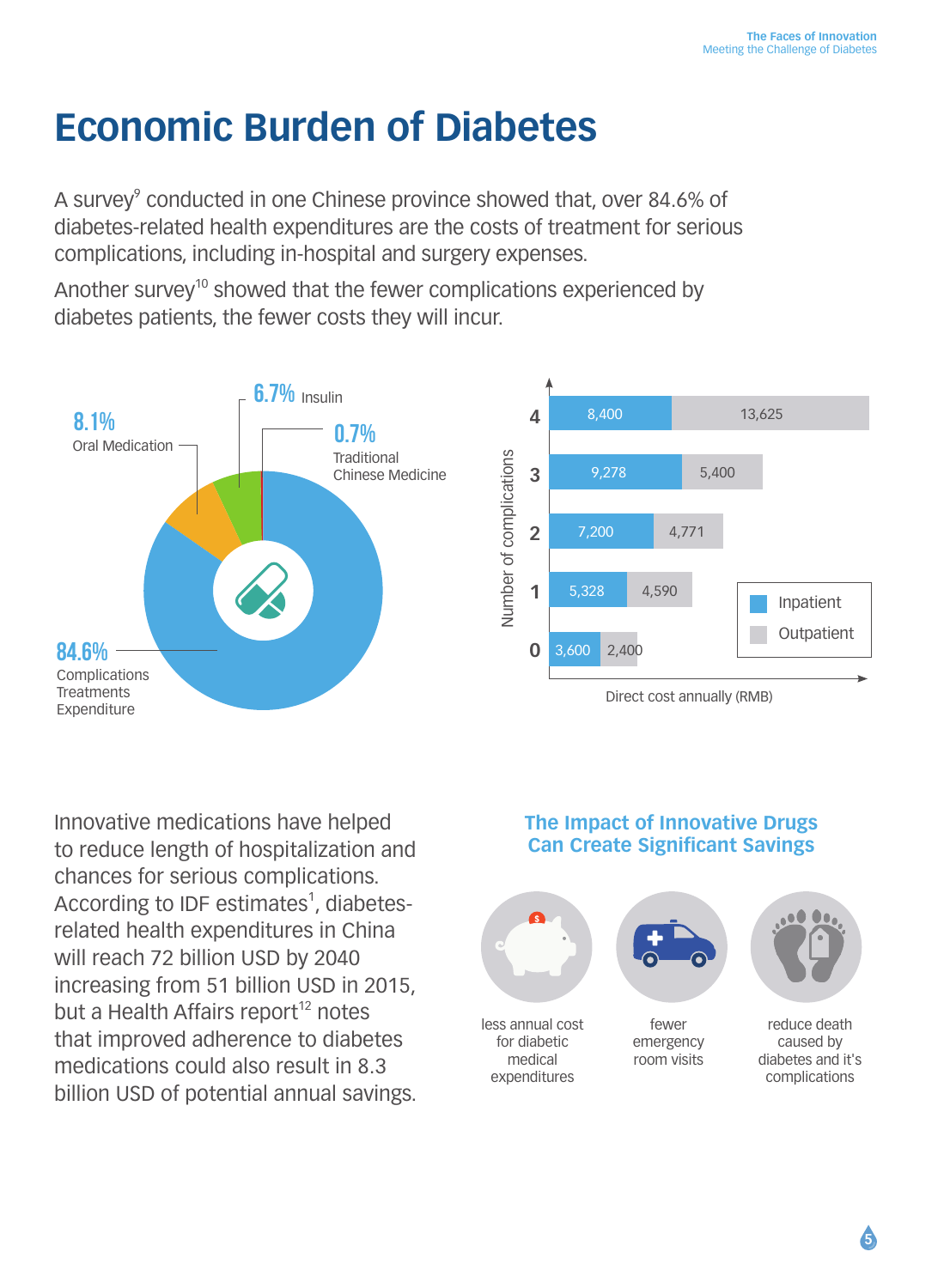

# **Diabetes Medicines in the Pipeline**

#### **Medicines in development**

Innovative drugs<sup>11</sup> for treatment of diabetes and serious complications are designed to improve glucose-dependent insulin secretion, inhibit an enzyme linked to diabetic neuropathy, and stimulate and enhance the regeneration of insulin-producing cells. The medicines in the pipeline today offer hope of reducing the human toll and economic costs of diabetes.



#### **Clinical Trial Status of Diabetes Medications**

According to an industry report<sup>11</sup>, there are 171 diabetes medicines in development for type I and II diabetes and diabetes-related conditions, such as chronic kidney failure and painful diabetes neuropathy. All of the medicines are in clinical trials or awaiting review by the U.S. FDA.

#### **Medicines in Development for Diabetes**

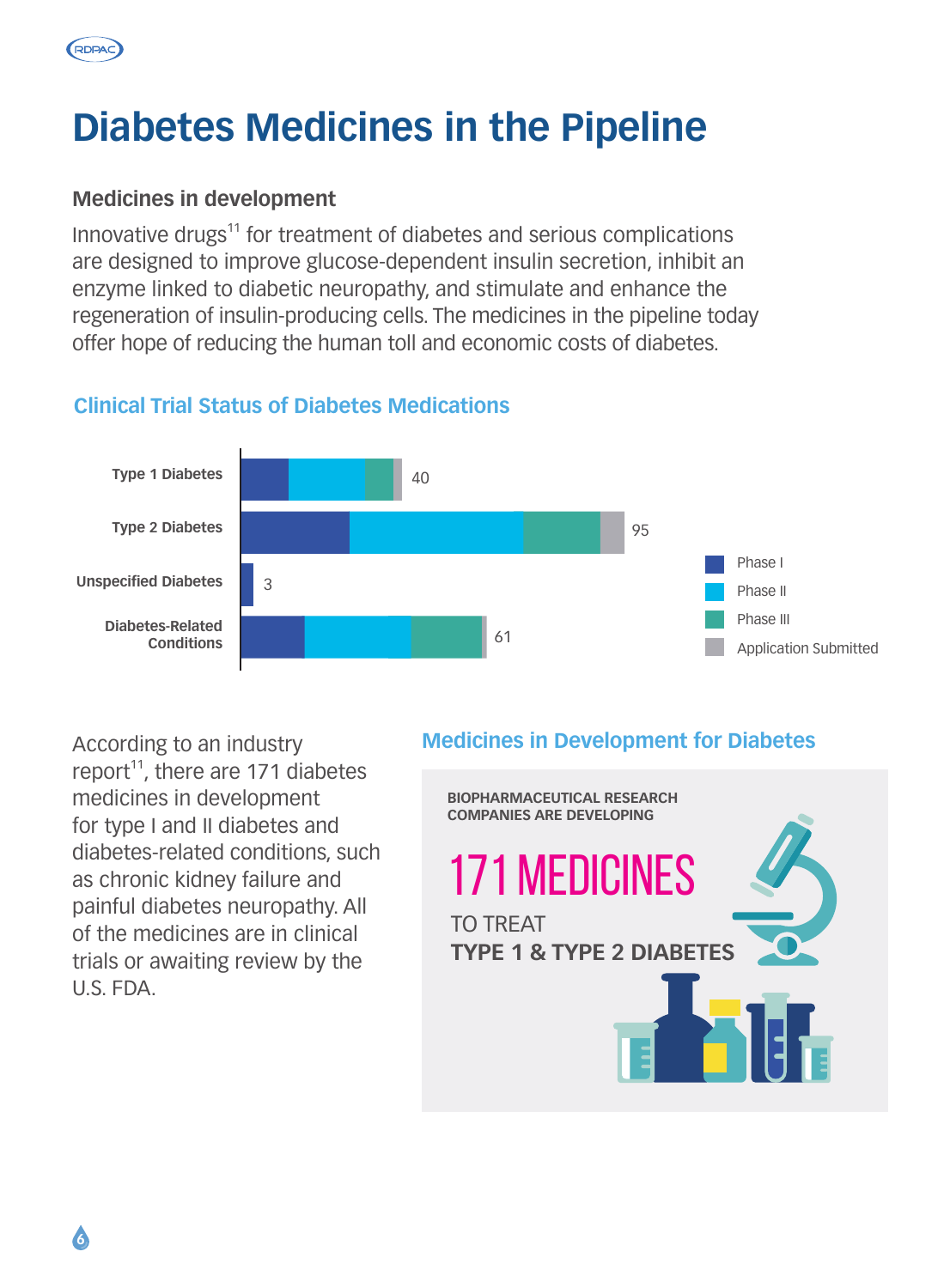# **Global Actions and Recommendations**

The World Health Organization's NCD Global Action Plan<sup>11</sup> 2013–2020 includes several objectives and voluntary global targets confirmed by the signing countries.

| To raise the priority accorded to the prevention and control of<br>noncommunicable diseases in global, regional and national agendas<br>and internationally agreed development goals, through strengthened<br>international cooperation and advocacy. |
|-------------------------------------------------------------------------------------------------------------------------------------------------------------------------------------------------------------------------------------------------------|
| To strengthen national capacity, leadership, governance, multisectoral<br>action and partnerships to accelerate country response for the<br>prevention and control of noncommunicable diseases.                                                       |
| To reduce modifiable risk factors for noncommunicable diseases and<br>underlying social determinants through creation of health-promoting<br>environments.                                                                                            |
| To strengthen and orient health systems to address the prevention<br>and control of noncommunicable diseases and the underlying social<br>determinants through people-centred primary health care and universal<br>health coverage.                   |
| To promote and support national capacity for high-quality research<br>and development for the prevention and control of noncommunicable<br>diseases.                                                                                                  |
| To monitor the trends and determinants of noncommunicable diseases<br>and evaluate progress in their prevention and control.                                                                                                                          |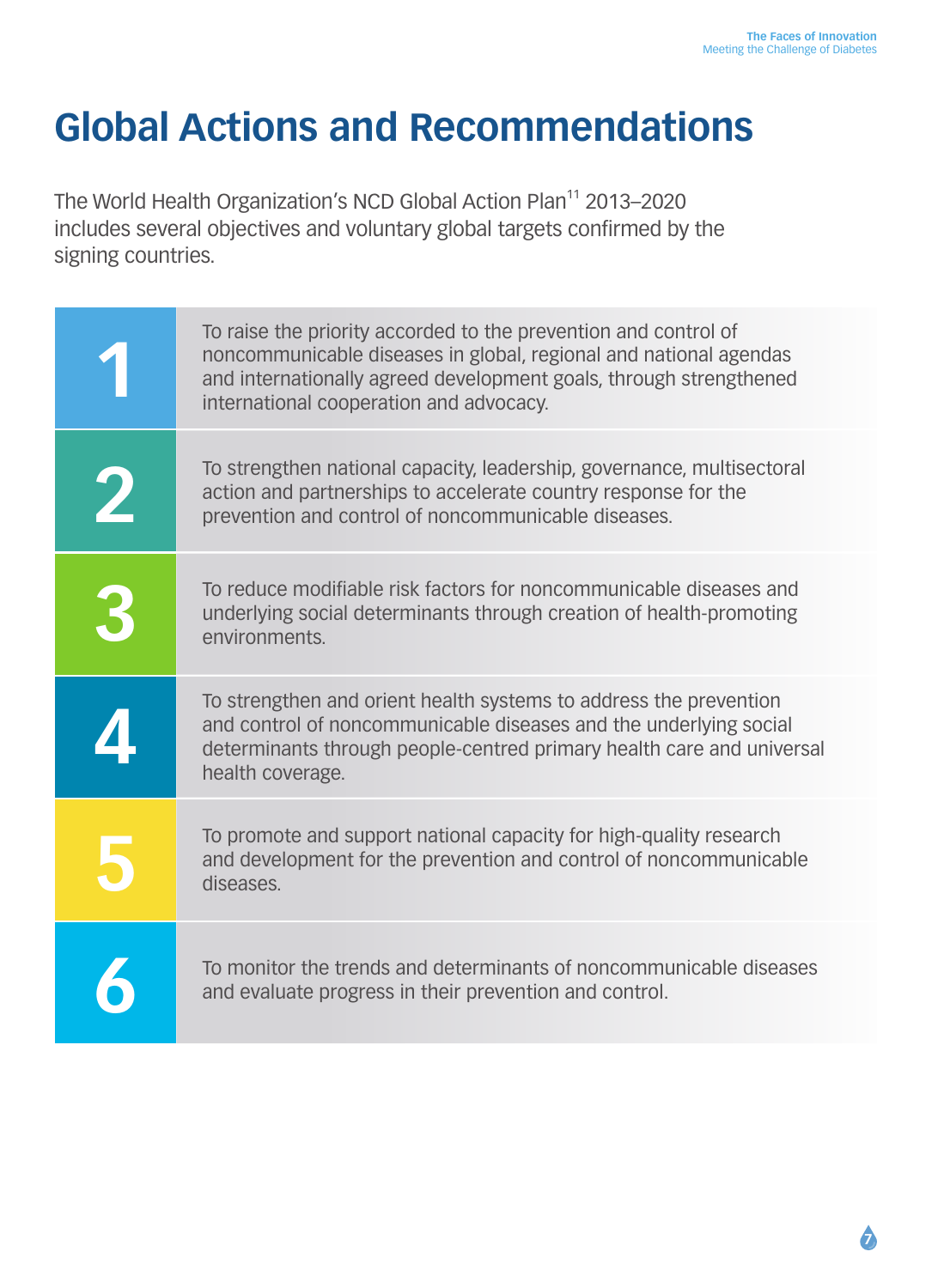

#### **Voluntary Global Targets**

The International Diabetes Federation also set a goal<sup>1</sup> for the near future: preventing type 2 diabetes by increasing access to essential medicines and suppliers. Similar to the 2020 goal set by the WHO, the IDF aims to reach 80% availability of essential medicines in both public and private facilities.



A 25% relative reduction in risk of premature mortality from cardiovascular diseases, cancer, diabetes, or chronic respiratory diseases.



in diabetes and obesity.



Halt the rise An 80% availability of the affordable basic technologies and essential medicines, including generics, required to treat major noncommunicable diseases in both public and private facilities.

In accordance with China's NCD goal for 2025, RDPAC recommends that the government take action to enhance primary healthcare and accelerate new drug approvals and the accessibility in impoverished areas. For patients already suffering from diabetes, RDPAC encourages more exercise and adherence to blood-glucose control medications.

#### **Reference**

- 1. International Diabetes Federation: IDF Diabetes Atlas 7th edition 2015
- 2. Fang, E.F., et al., A research agenda for aging in China in the 21st century. Ageing Res. Rev. (2015), http://dx.doi.org/10.1016/j.arr.2015.08.003
- 3. Tang, S., Ehiri, J., Long, Q., 2013. China's biggest, most neglected health challenge: non-communicable diseases. Infect. Dis. Poverty 2, 7.
- 4. China Center for Disease Control and Prevention: 2013 Report on Chronic Disease Risk Factor Surveillance in China
- 5. Ministry of Health and others: Chronic Diseases Prevention and Control Working Plan (2012-2015) http://www.sda.gov.cn/WS01/CL0852/73135.html 6. IHS Life Sciences analysis based on CDC data
- 7. Bos AJG, Jorge LB, Navarro JHN, Gerlack LF, Rocha JP, et al. (2015) Comparing the Prevalence and Drug Treatment Rates of Diabetes, Hypertension and Dyslipidemia between Japan and Brazil, using 2013 National Health Surveys. J Clin Diabetes Pract 1:103. doi:10.4172/ jcdp.1000103 http://www.omicsgroup.org/journals/comparing-the-prevalence-and-drug-treatment-rates-of-diabeteshypertension-anddyslipidemia-between-japan-and-brazil-using-2013nati-JCDP-1000103.pdf
- 8. Boston Healthcare: Improving Patient Access to Innovative Diabetes Therapies in China 2015
- 9. Chen Xingbao. Impact on health expenditure of Type II diabetes complications, Chinese Journal of Diabetes, 2003
- 10. Wang WB.,et al. How do type 2 diabetes mellitus-related chronic complications impact direct medical cost in four major cities of urban China? Value in Health, 2009; 12(6) 923-929
- 11. Pharmaceutical Research and Manufacturers of Amercia: Medicines in Development, Diabetes, 2016
- 12. World Health Organization: Global Action Plan for the Prevention and Control of NCDs 2013-2020
- 13. Nur Sufiza Ahmad, et al, Factors associated with good glycemic control among patients with type 2 diabetes mellitus, J Diabetes Investig. 2014 Sep; 5(5): 563–569. https://www.ncbi.nlm.nih.gov/pmc/articles/PMC4188115/#jdi12175-bib-0008
- 14. Arai K, Hirao K, Matsuba I, et al The status of glycemic control by general practitioners and specialists for diabetes in Japan: a cross-sectional survey of 15652 patients with diabetes mellitus. Diabetes Res Clin Pract 2009; 83: 397-401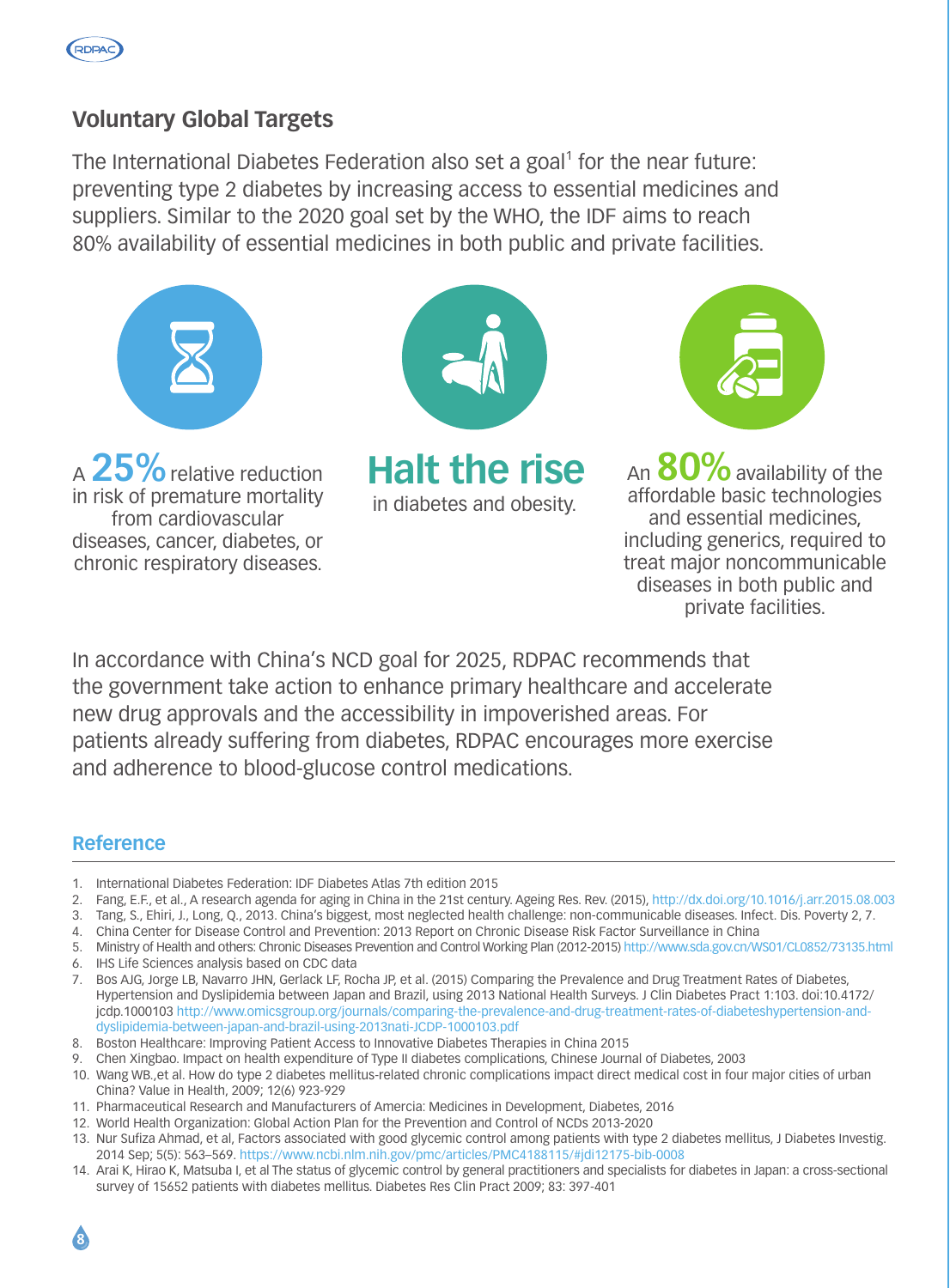

## **About RDPAC**

Under the China Association of Enterprises with Foreign Investment (CAEFI), the R&D-based Pharmaceutical Association Committee (RDPAC) is a non-profit organization made up of 38 member companies with pharmaceutical R&D capability.

Till now, the member companies have 49 plants and 31 R&D centers. They invest over RMB 8 billion per year in R&D in China.

The Chinese government, local companies and RDPAC members share a similar vision to see China become a leading global innovation partner. RDPAC welcomes the opportunity to continue to partner with the government to reach our joint aspiration for the benefit of Chinese patients.

## **Our Vision**

#### **HEALTHIER CHINA THROUGH INNOVATION**

To be a valued partner in delivering the "Healthy China 2030" goal to improve the health and quality of life of people in China:

- Provide our high-quality/ innovative healthcare products and services in a socially responsible and commercially viable manner;
- Commit to securing patients timely access to innovative & high quality drugs;
- Achieve the highest standard of integrity for ethical research and business practice;
- Contribute to the growth of the biopharmaceutical sector in China;
- Support the development of a sustainable healthcare system in China.